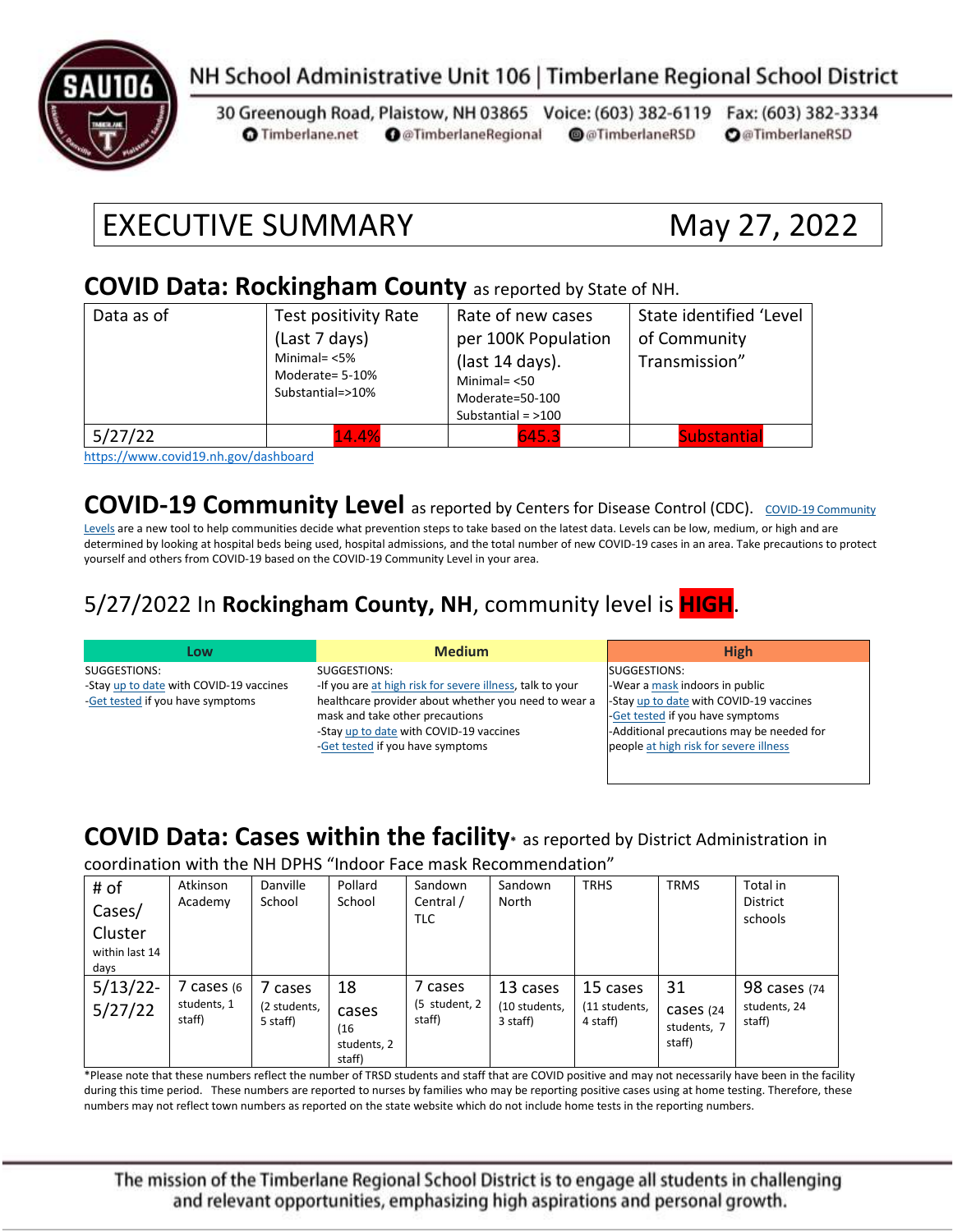



30 Greenough Road, Plaistow, NH 03865 Voice: (603) 382-6119 Fax: (603) 382-3334 **O** Timberlane.net **O** @TimberlaneRegional @@TimberlaneRSD **O**@TimberlaneRSD

#### **COVID Data: County and Local towns** as reported by State of NH and to inform TRSD

stakeholders.

|                                     | Data as of 5/27/22                                     |                                                                |                                                                |                               |                                                  |  |
|-------------------------------------|--------------------------------------------------------|----------------------------------------------------------------|----------------------------------------------------------------|-------------------------------|--------------------------------------------------|--|
| Geographical<br><b>Distribution</b> | <b>PCR test</b><br>positivity<br>rate (last 7<br>days) | Antigen and<br>PCR test<br>positivity<br>rate (last 7<br>days) | Rate of new cases<br>per 100K<br>Population (last 14<br>days). | <b>Active Cases</b><br>Total# | Percentage of<br>individuals fully<br>vaccinated |  |
| Atkinson                            | 19%                                                    | 27.7%                                                          | 802                                                            | 35                            | 56.8%                                            |  |
| Danville                            | 20%                                                    | 22.1%                                                          | 638                                                            | 19                            | 50.0%                                            |  |
| Plaistow                            | 20.6%                                                  | 23.8%                                                          | 814                                                            | 35                            | 49.0%                                            |  |
| Sandown                             | 14.9%                                                  | 19.5%                                                          | 727                                                            | 17                            | 51.2%                                            |  |
| Total 4 towns                       | 18.6%                                                  | 23.3%                                                          | 745.3                                                          | 106                           | 51.8%                                            |  |
| Rockingham<br>County                | 12.9%                                                  | 14.4%                                                          | 645.3                                                          | 1063                          | 62.2%                                            |  |

\* "Data Suppressed: For towns with metric counts between 1-4, data limited to protect the privacy of individuals. \*\* "Rate Not Calculated: For towns with cumulative cases between 1-25 in the last 14 days, data limited to protect

the privacy of the infected." Per NH State.

UA- Data unavailable from state website



The mission of the Timberlane Regional School District is to engage all students in challenging and relevant opportunities, emphasizing high aspirations and personal growth.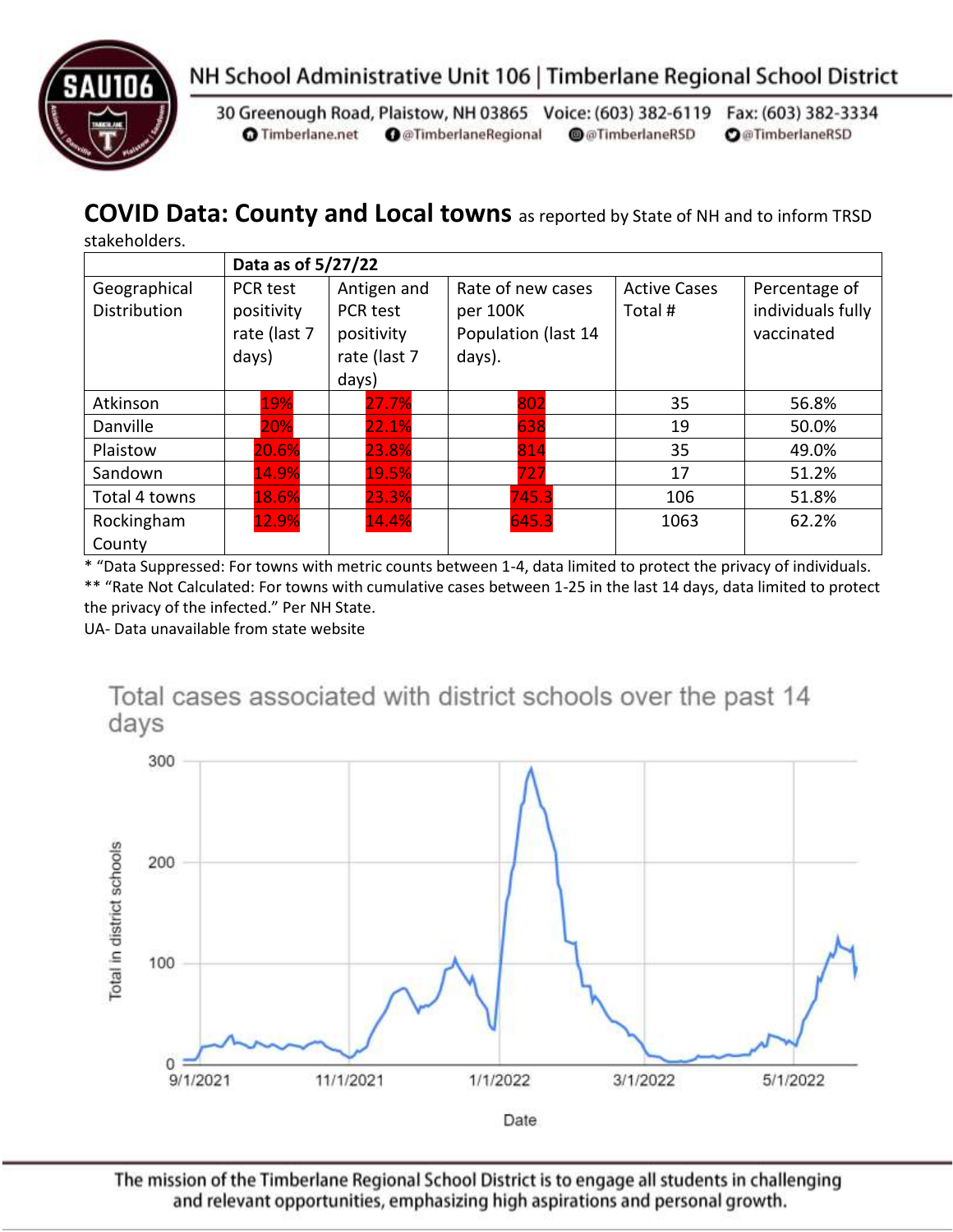## NH School Administrative Unit 106 | Timberlane Regional School District

30 Greenough Road, Plaistow, NH 03865 Voice: (603) 382-6119 Fax: (603) 382-3334 **O** Timberlane.net **O** @TimberlaneRegional @@TimberlaneRSD **O**@TimberlaneRSD

Rockingham: Community level of transmission- new cases per 100k pop. 14 day avg.



Rockingham County: Test Positivity as a 7 day average



The mission of the Timberlane Regional School District is to engage all students in challenging and relevant opportunities, emphasizing high aspirations and personal growth.